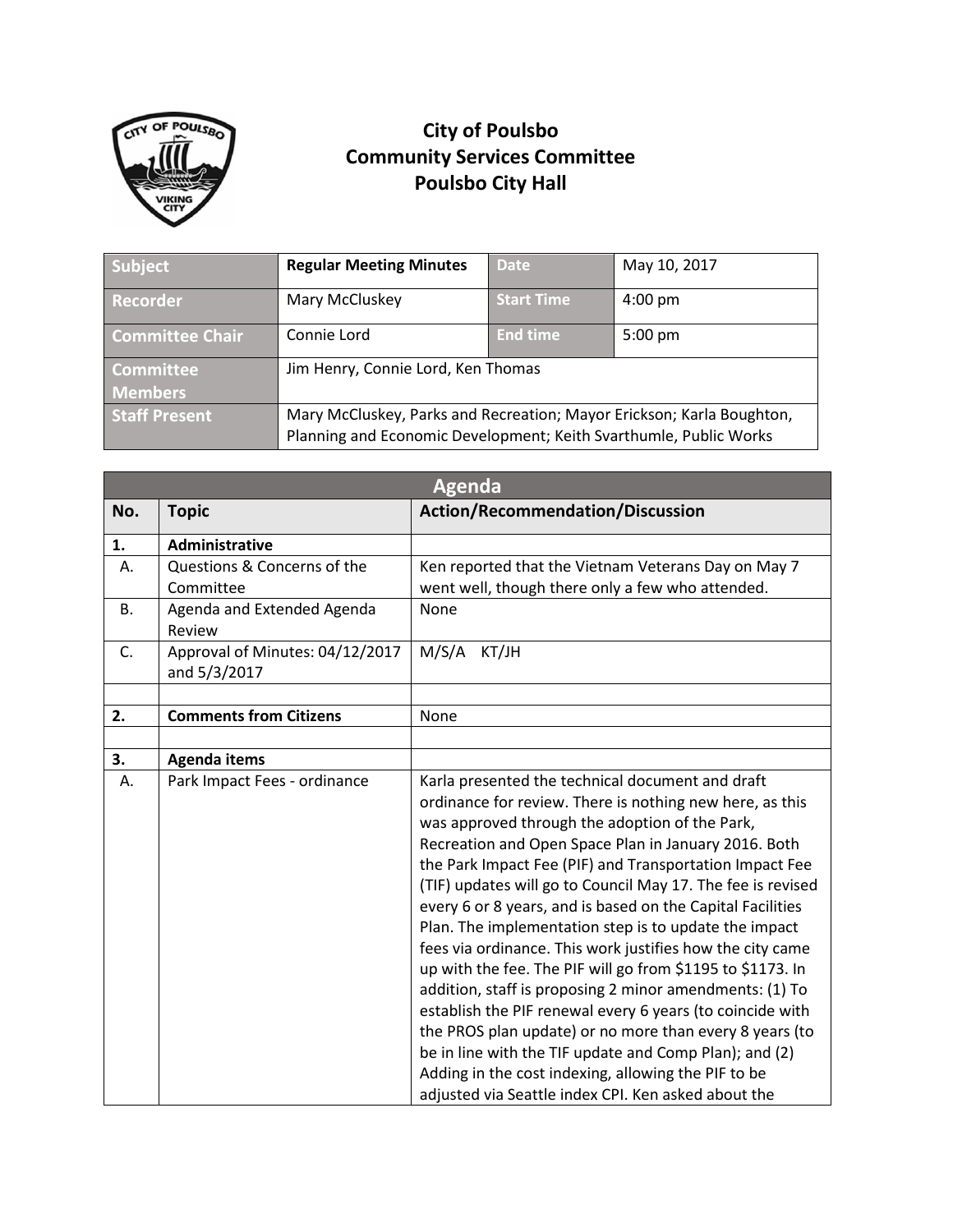|    |                                  | obvious triggers that would change the PIF. These include<br>land acquisition, grants, donations, etc. The fee is per<br>new residential structure, including apartments. This is<br>part of GMA, where new growth helps pay for new<br>infrastructure. Becky would like to review commercial<br>impact fees in the future. Karla said that some cities do it,<br>but it is hard to quantify. Impact fees cannot pay for all<br>the capital park program. Poulsbo plans for a 50% - 50%<br>split.                                                                                                                                                                                                                                                                                                                                                                                                                                                                                                                                                                                                                                                                                                                                                        |
|----|----------------------------------|----------------------------------------------------------------------------------------------------------------------------------------------------------------------------------------------------------------------------------------------------------------------------------------------------------------------------------------------------------------------------------------------------------------------------------------------------------------------------------------------------------------------------------------------------------------------------------------------------------------------------------------------------------------------------------------------------------------------------------------------------------------------------------------------------------------------------------------------------------------------------------------------------------------------------------------------------------------------------------------------------------------------------------------------------------------------------------------------------------------------------------------------------------------------------------------------------------------------------------------------------------|
| В. | \$1 House Progress               | Mary reported that she is meeting with the Rotary<br>Committee that will be involved with the house<br>demolition project on Friday, May 12. She estimates that<br>the City will need \$5,000 for due diligence including<br>asbestos inspection and removal, septic clean out and<br>decommissioning, a Flood Plain Permit and a Demolition<br>Permit. Becky talked about how this property will help<br>get people to Highway 305. She would like to see a<br>pedestrian underpass to bring people from the Rose<br>Property to Fish Park. In the future, people can walk from<br>the Rose Property to downtown on trails. Keith has<br>disconnected the water meter, and will check on the<br>electricity connection. Karla reminded Mary that silt<br>fencing will be needed for the house demo.                                                                                                                                                                                                                                                                                                                                                                                                                                                     |
| C. | Openings on City Commissions     | Mary reported that there will be an opening on the Parks<br>and Recreation Commission at the end of June as<br>Amanda Cheatham is moving out of NK. Bill Lockard will<br>be retiring from the Tree Board at the end of the year.                                                                                                                                                                                                                                                                                                                                                                                                                                                                                                                                                                                                                                                                                                                                                                                                                                                                                                                                                                                                                         |
| D. | <b>Waterfront Park Restrooms</b> | On tonight's Council agenda there is a business item to<br>discuss the old City Hall real estate proceeds and<br>projects. The Waterfront Park restrooms are one of the<br>mayor's priorities. There was a stop on the project a year<br>ago. We previously had \$100k budgeted for the project,<br>and have spent \$4500 on design options. Option #4 was<br>the choice. It opens up the view, pulls the building back,<br>and adds sidewalks. The plan also removes the brick<br>seating circle and making the entry way ADA. The seat<br>wall will account for the elevation. Mary had a recent<br>meeting with the Public Works staff to hear their<br>priorities. They want to be sure that short term<br>maintenance and long term maintenance is considered.<br>Mary has talked with two vendors: Public Restroom<br>Company (pre-fab) and Romtec (stick built products). The<br>price estimates are very close. The budget for the project<br>is \$345k; Mary is estimating a cost between \$327k and<br>\$337k. She also needs to do design, permits, site<br>improvements, and building installation. The building will<br>be the same size - 3 stalls and 2 sinks on each side with a<br>maintenance closet. Keith commented that the pre fab |